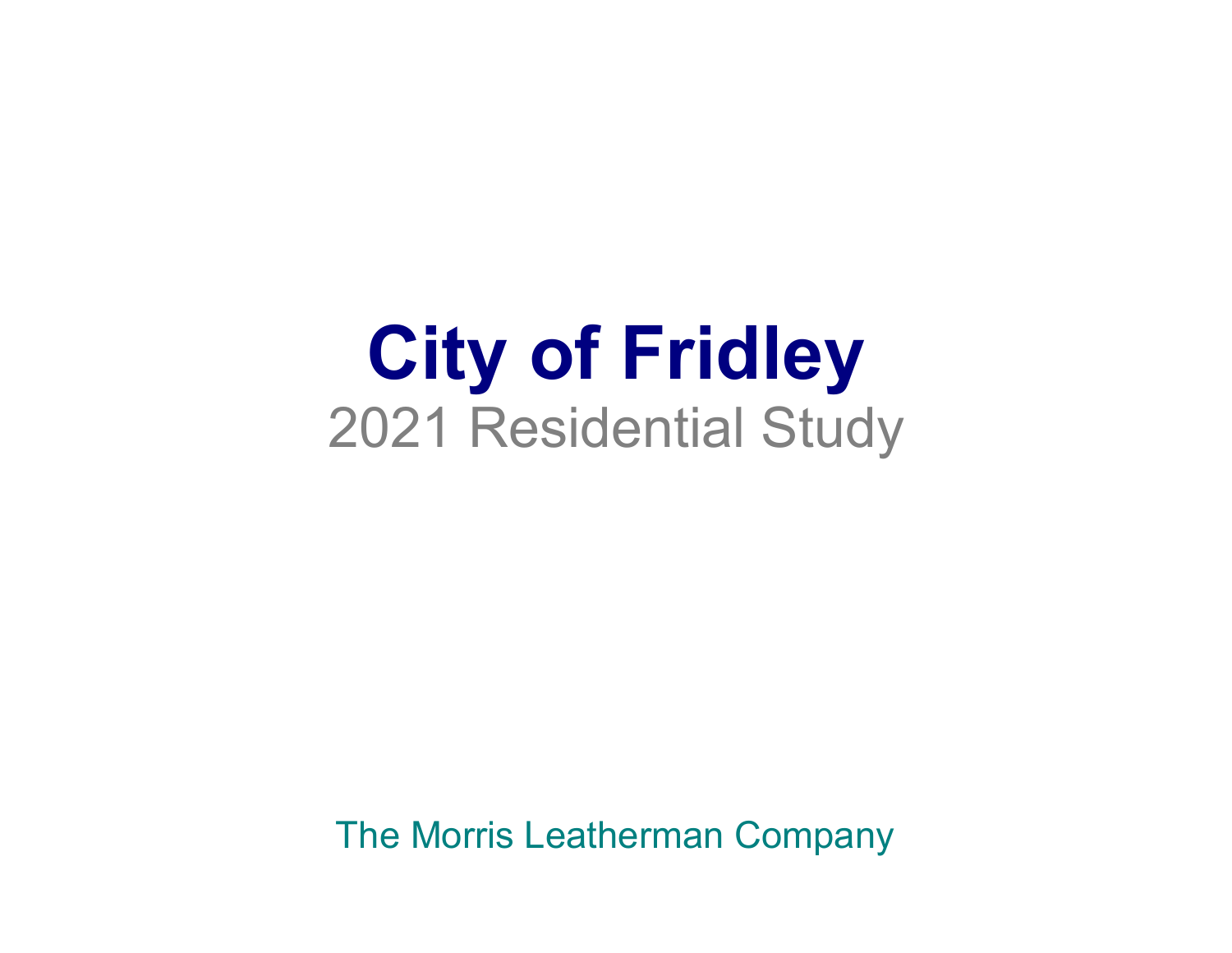## Survey Methodology 2021 City of Fridley

400 random sample of City residents Telephone interviews conducted between February 25th to March 30, 2021 Average interview time of 30 minutes Non-response level of 5.5% Results projectable within +/-5.0% in 95 out of 100 casesCell Phone Only Households: 45% Landline Only Households: 13% Both Cell Phone and Landline: 42%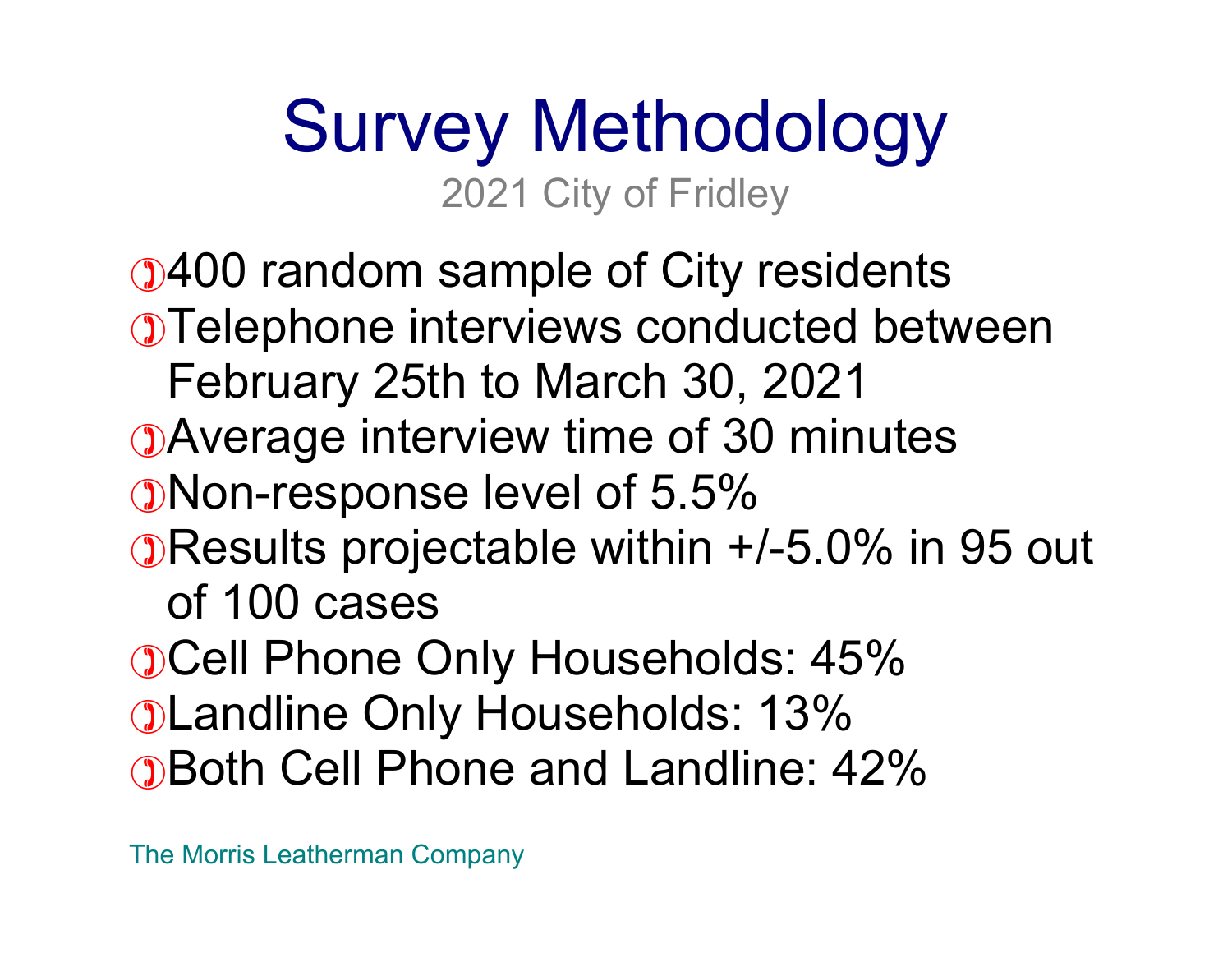# Demographics I

#### 2021 City of Fridley

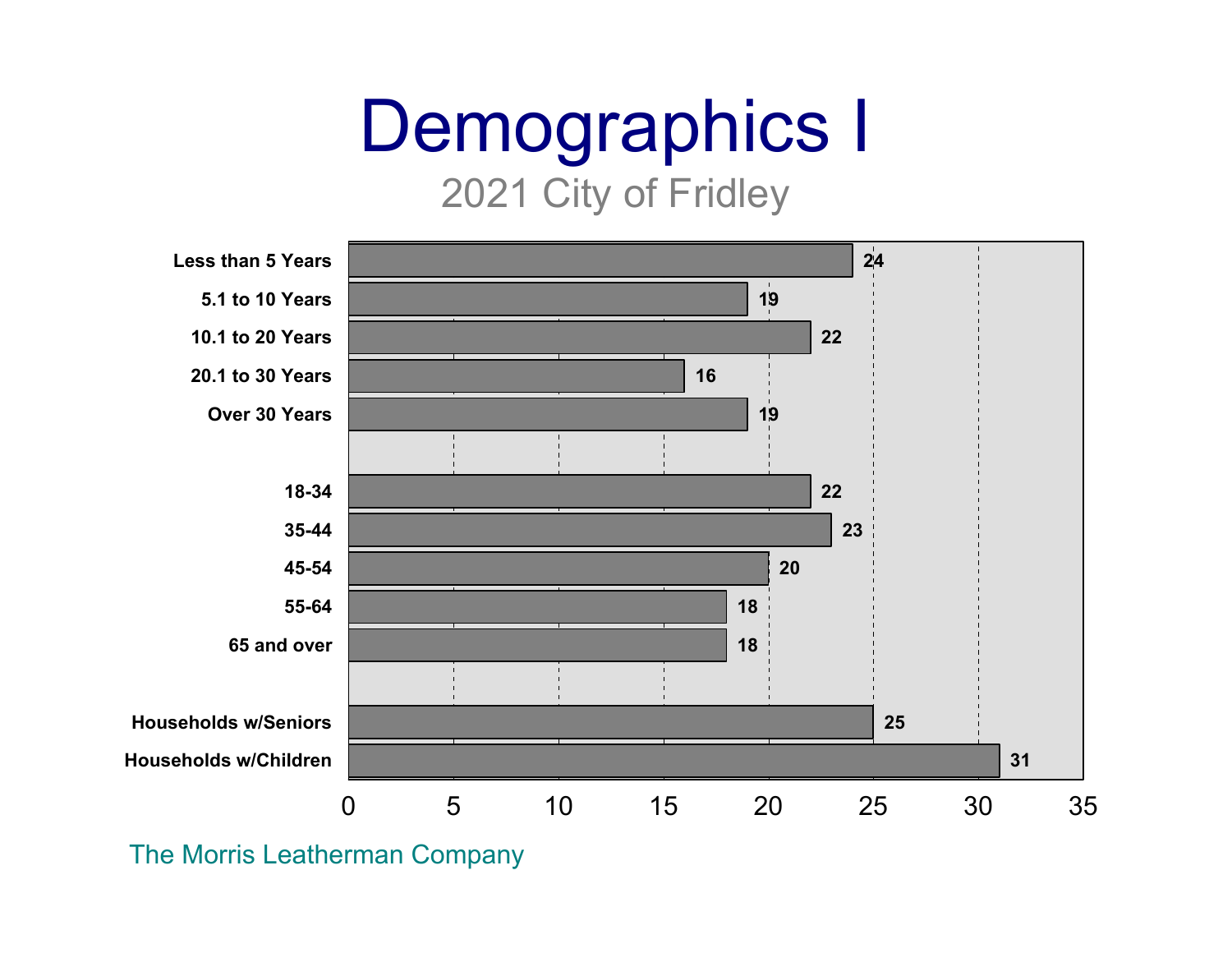## Demographics II

2021 City of Fridley

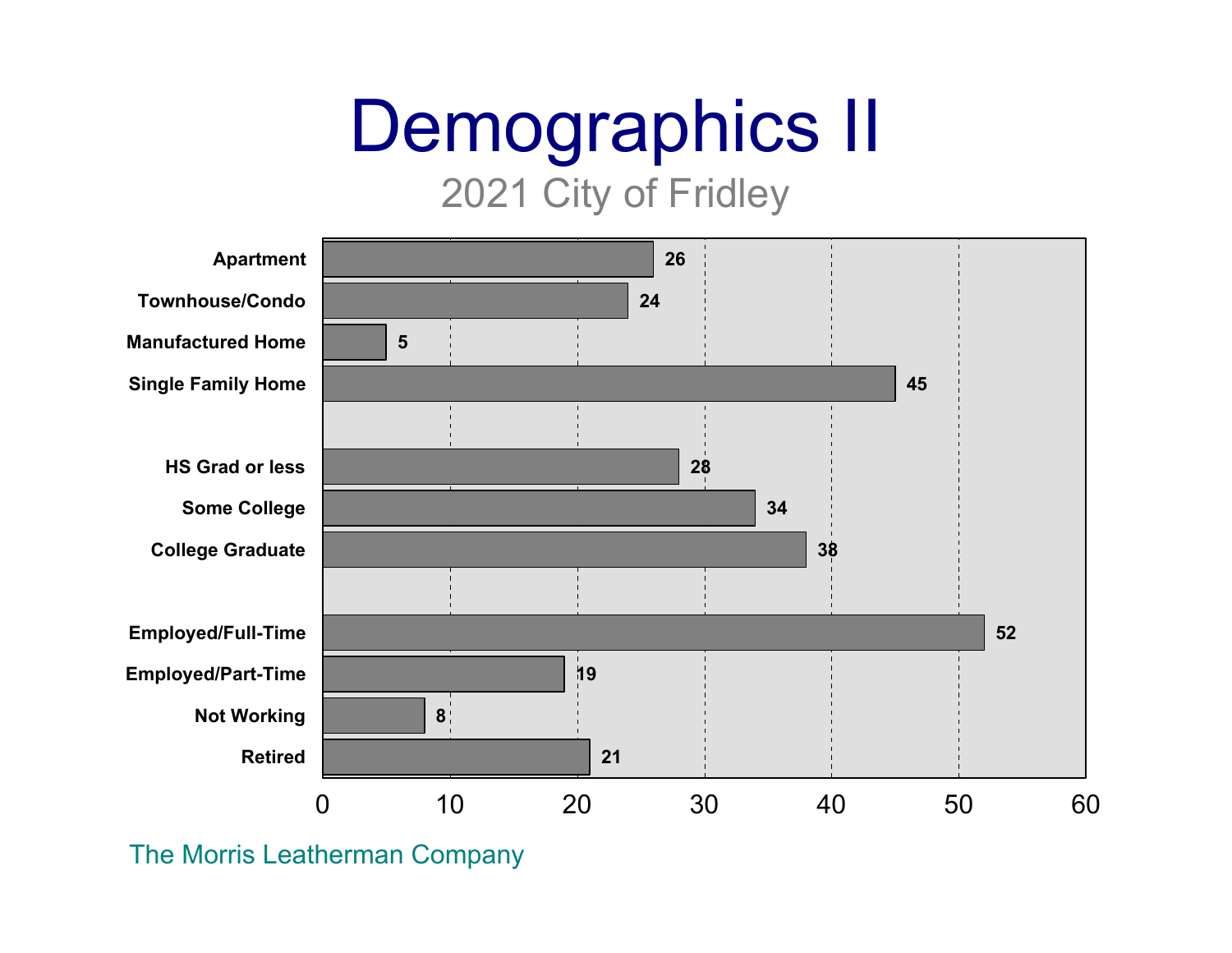## Demographics III

2021 City of Fridley

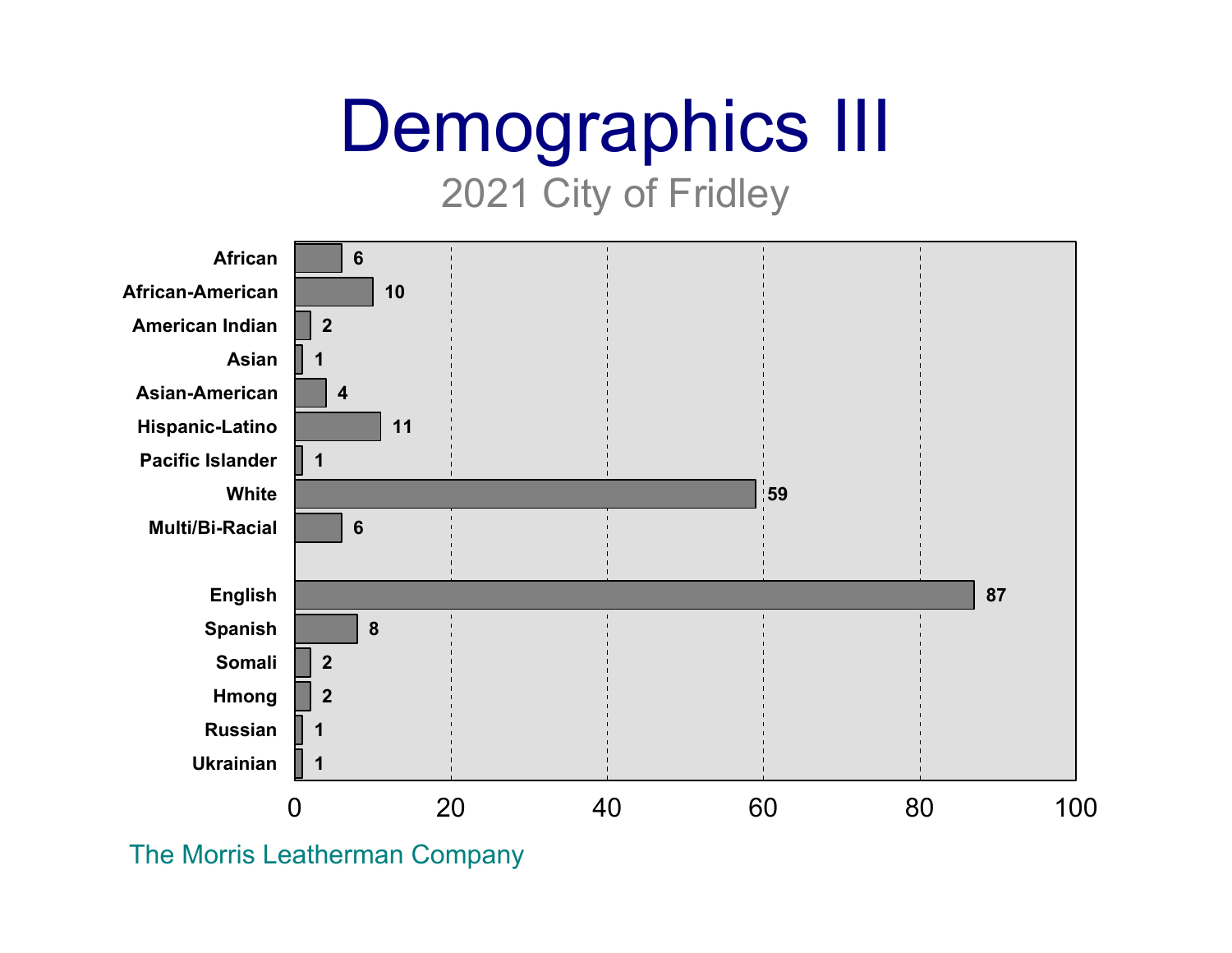# Demographics IV

#### 2021 City of Fridley

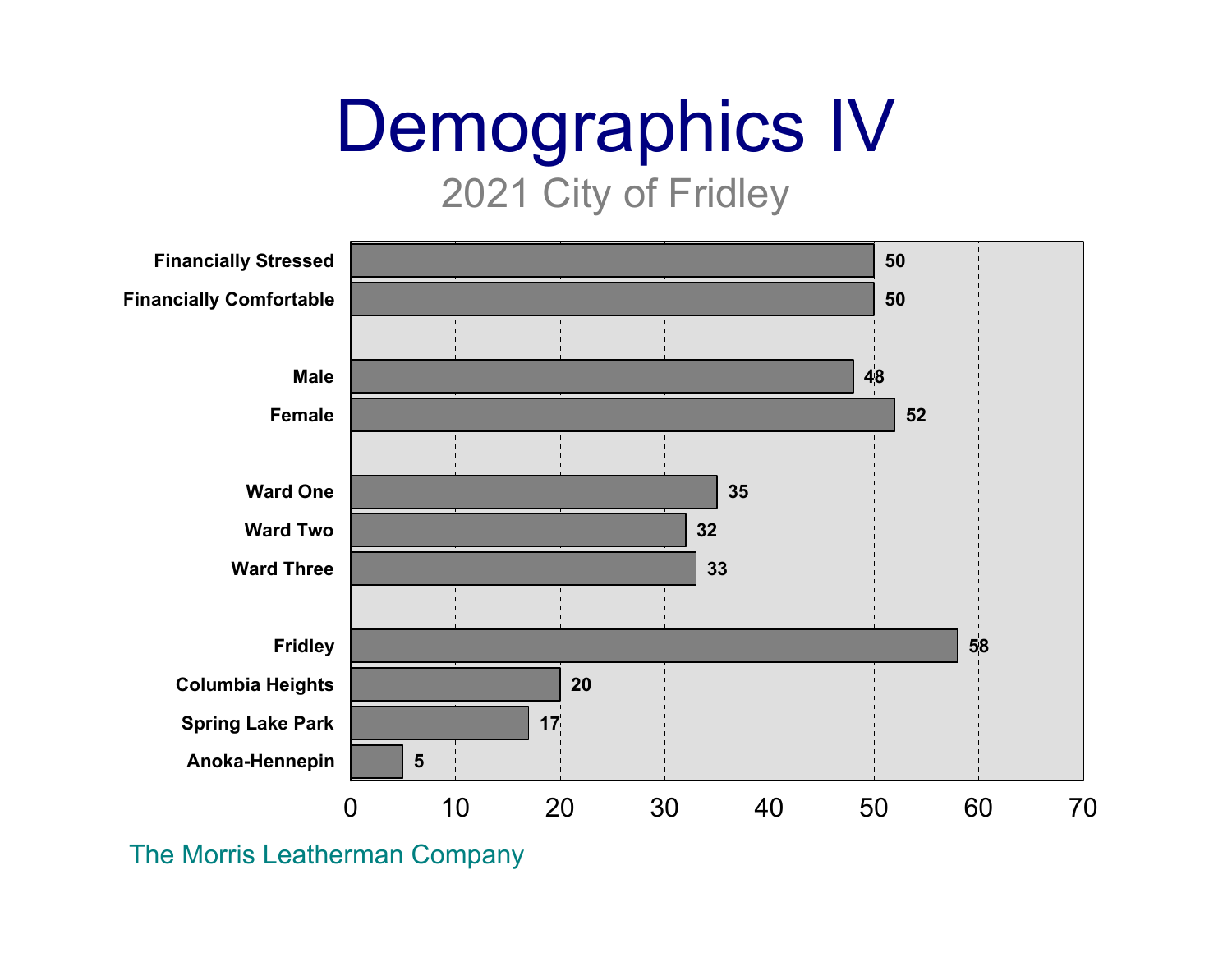## Quality of Life 2021 City of Fridley

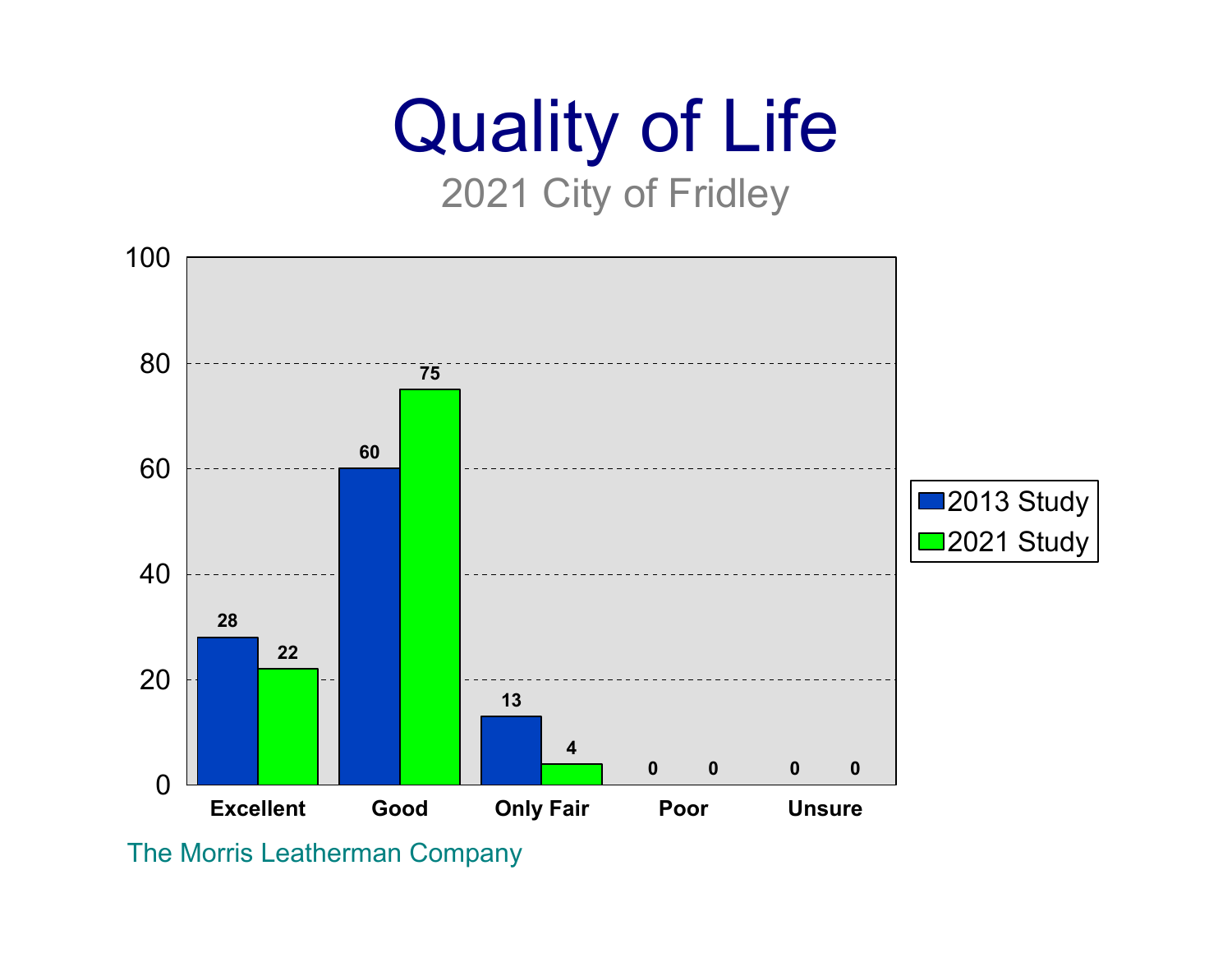# Community Ties I

2021 City of Fridley

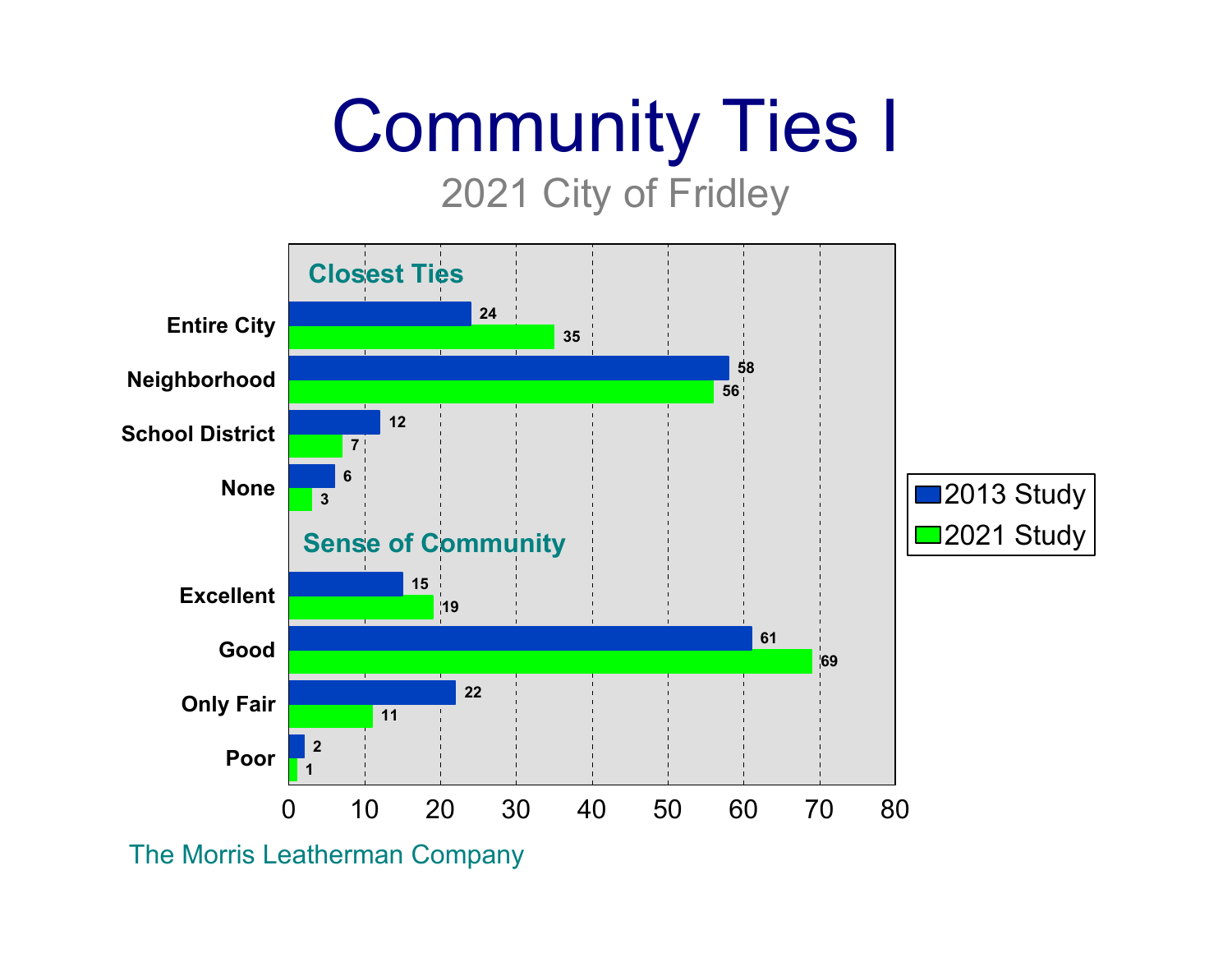## Community Ties II 2021 City of Fridley

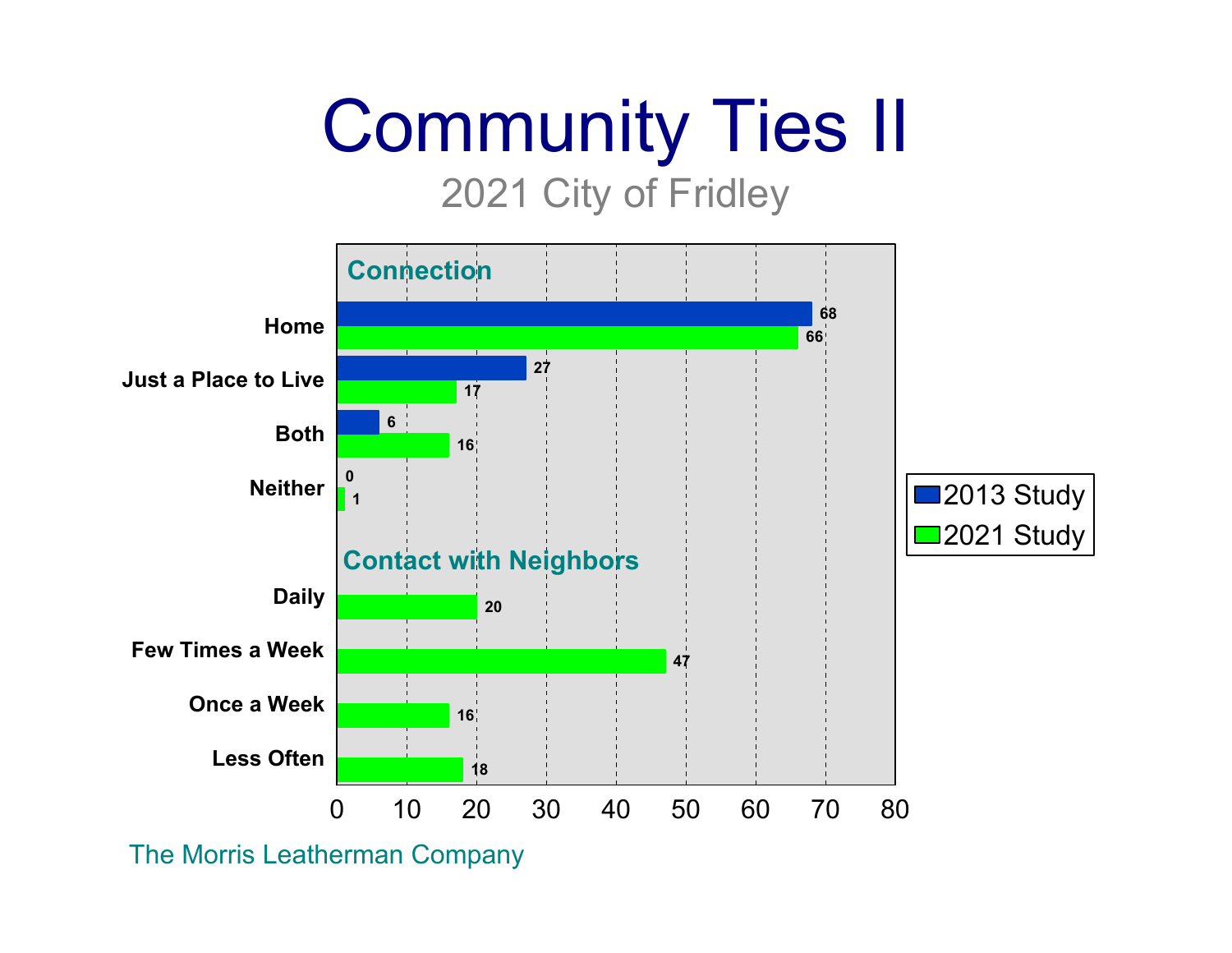## Feel Safe....

#### 2021 City of Fridley

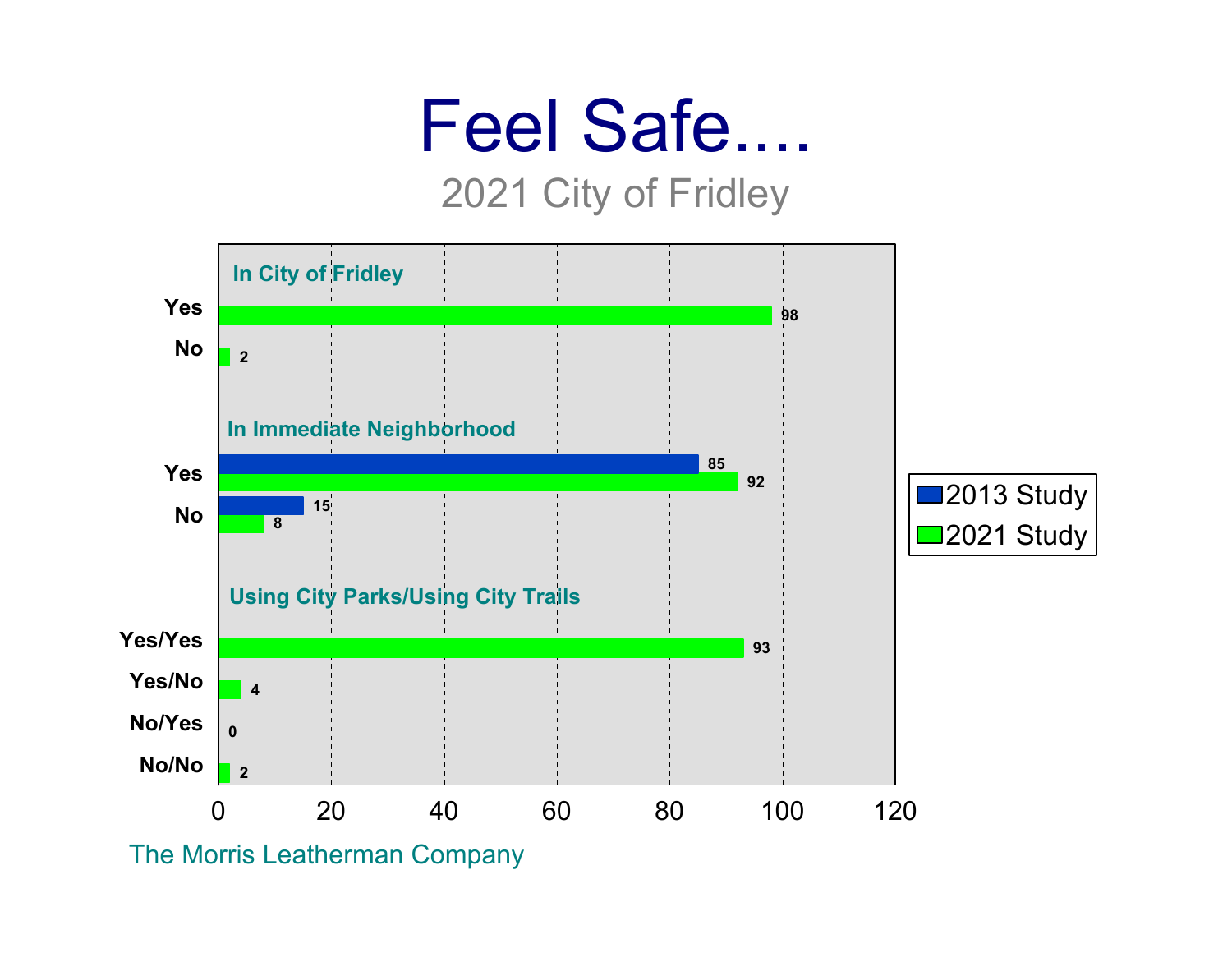### Participated in City Park and Recreation Programs 2021 City of Fridley

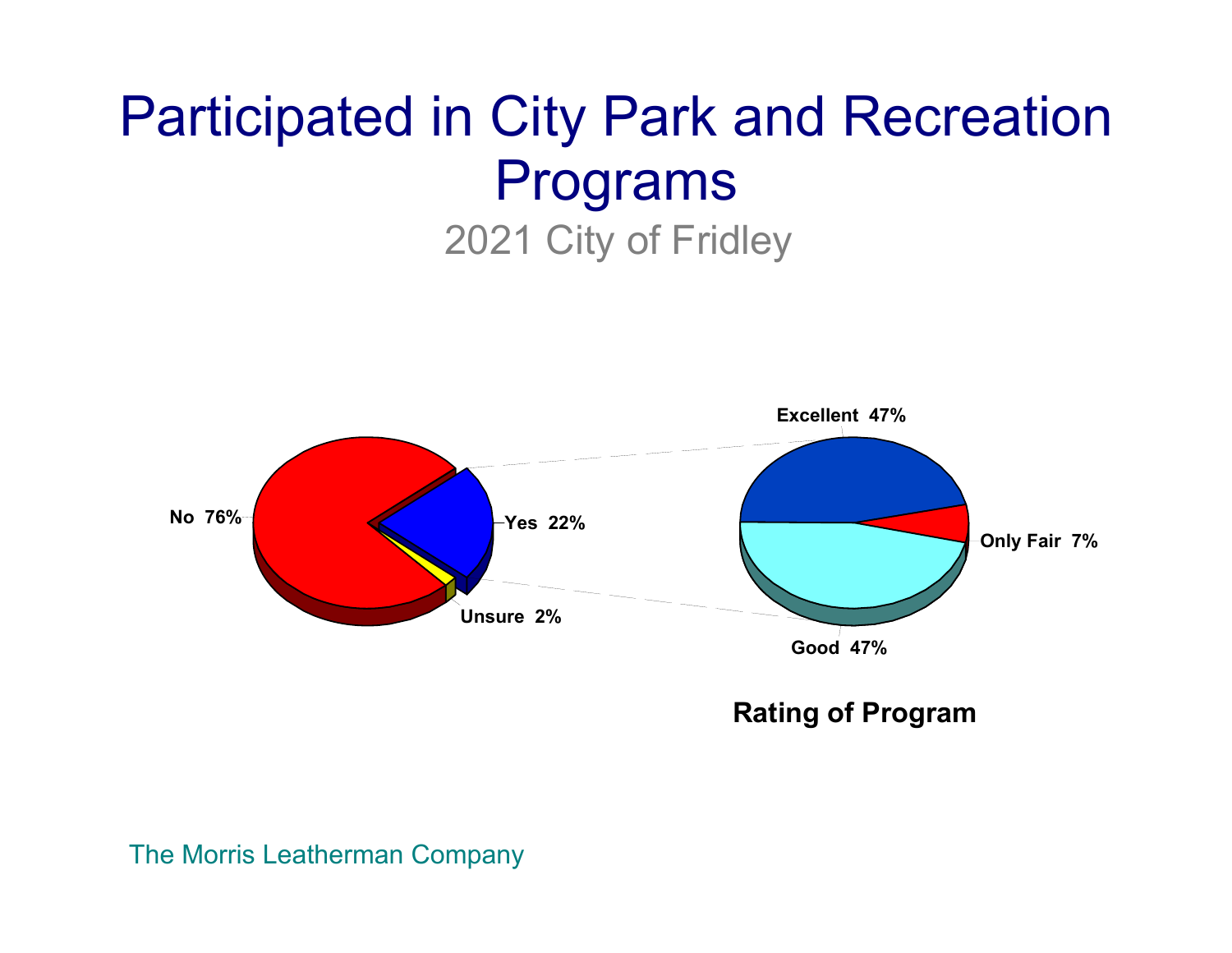### Rating of Park and Recreation Facilities

2021 City of Fridley

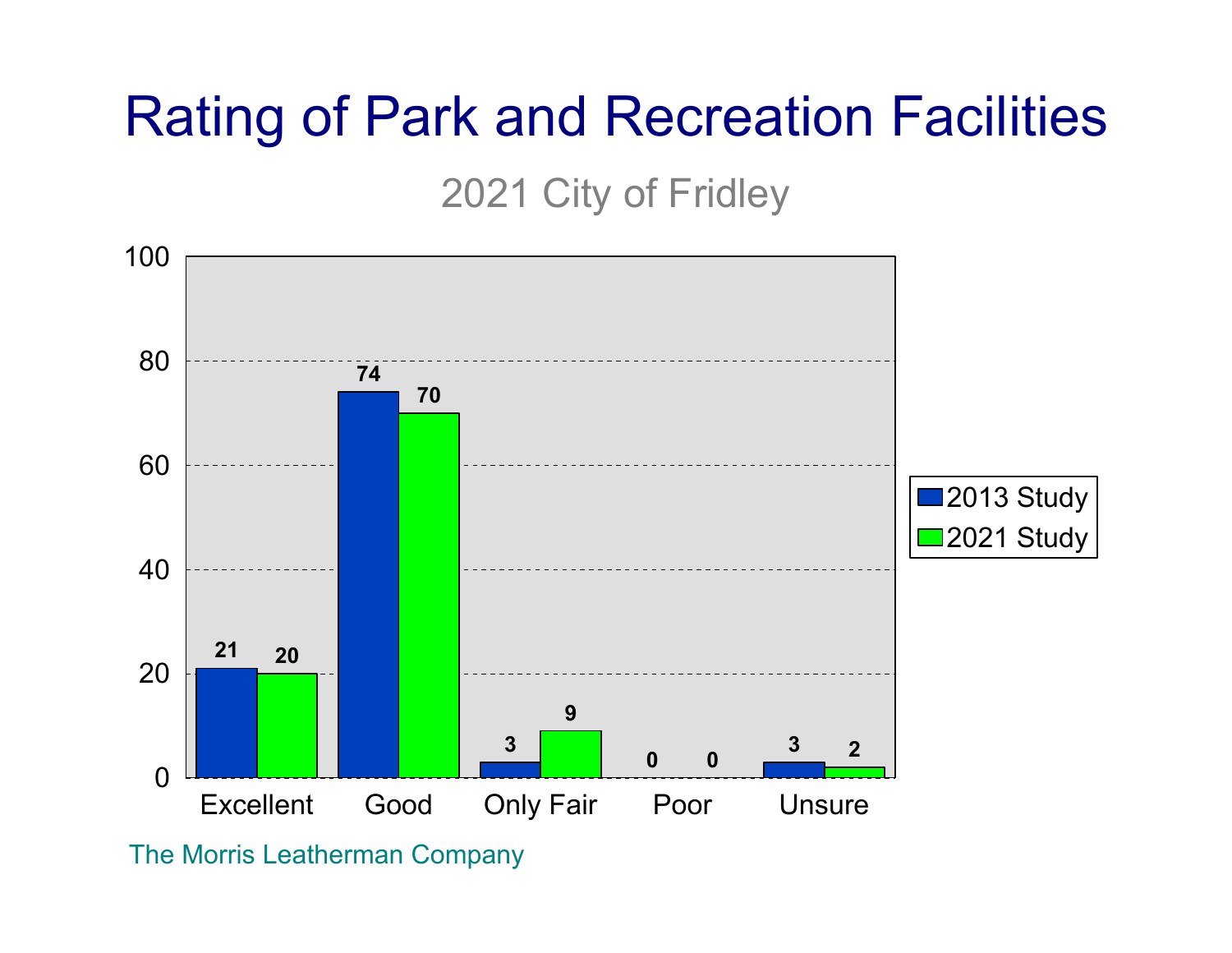## Park and Recreation Facilities

#### 2021 City of Fridley

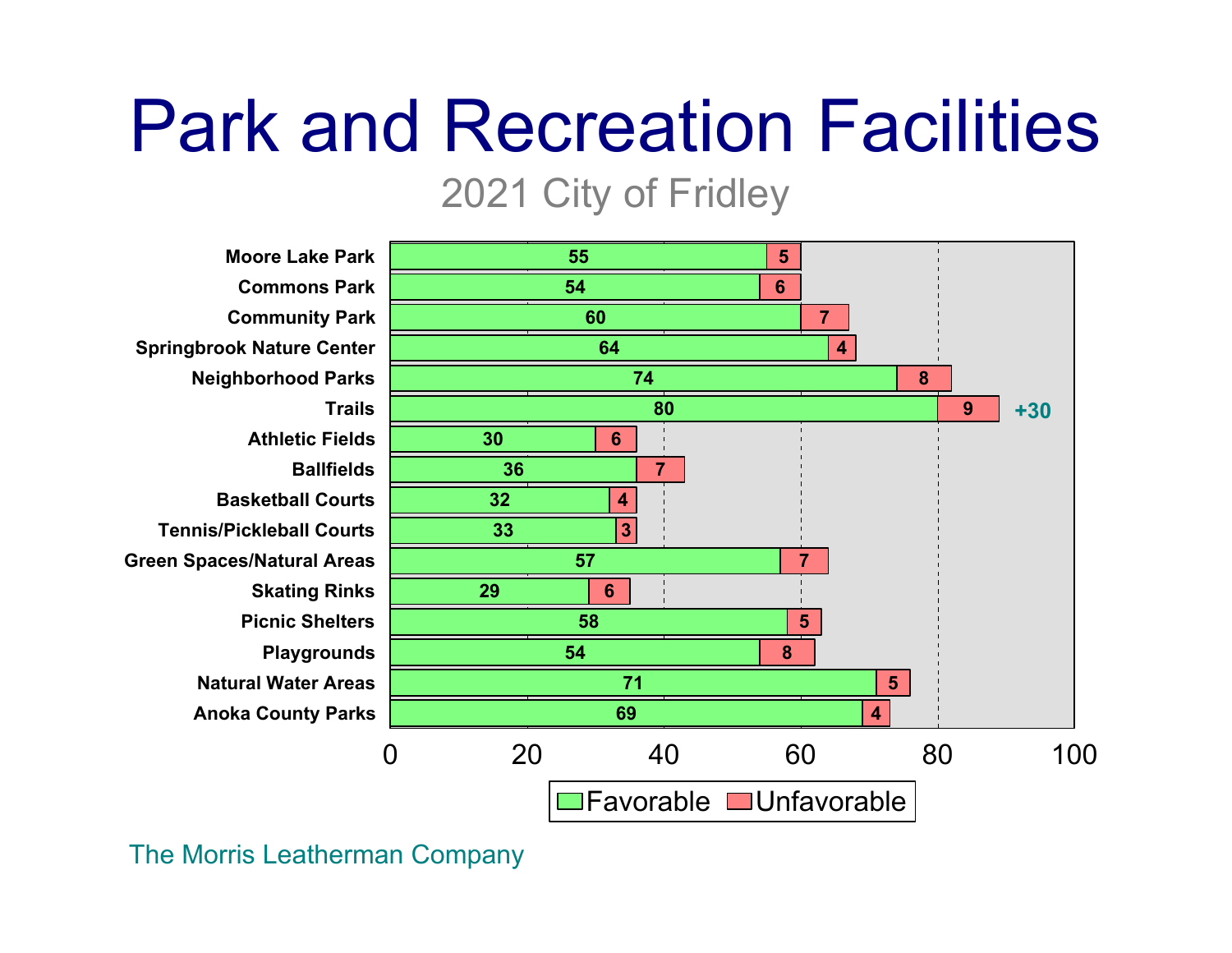### Existing Recreational Facilities Meet Household Needs

2021 City of Fridley

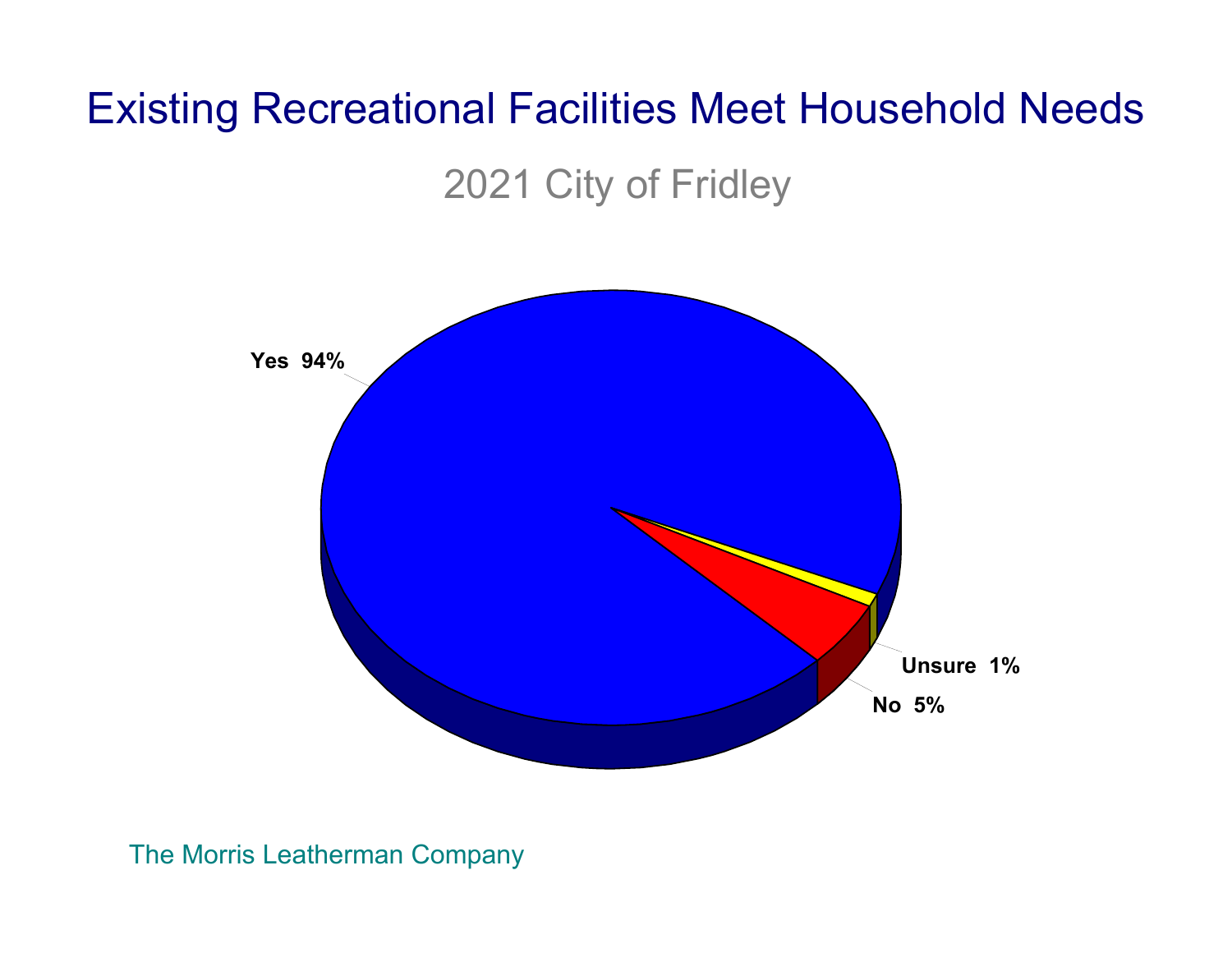## Parks and Quality of Life

### 2021 City of Fridley

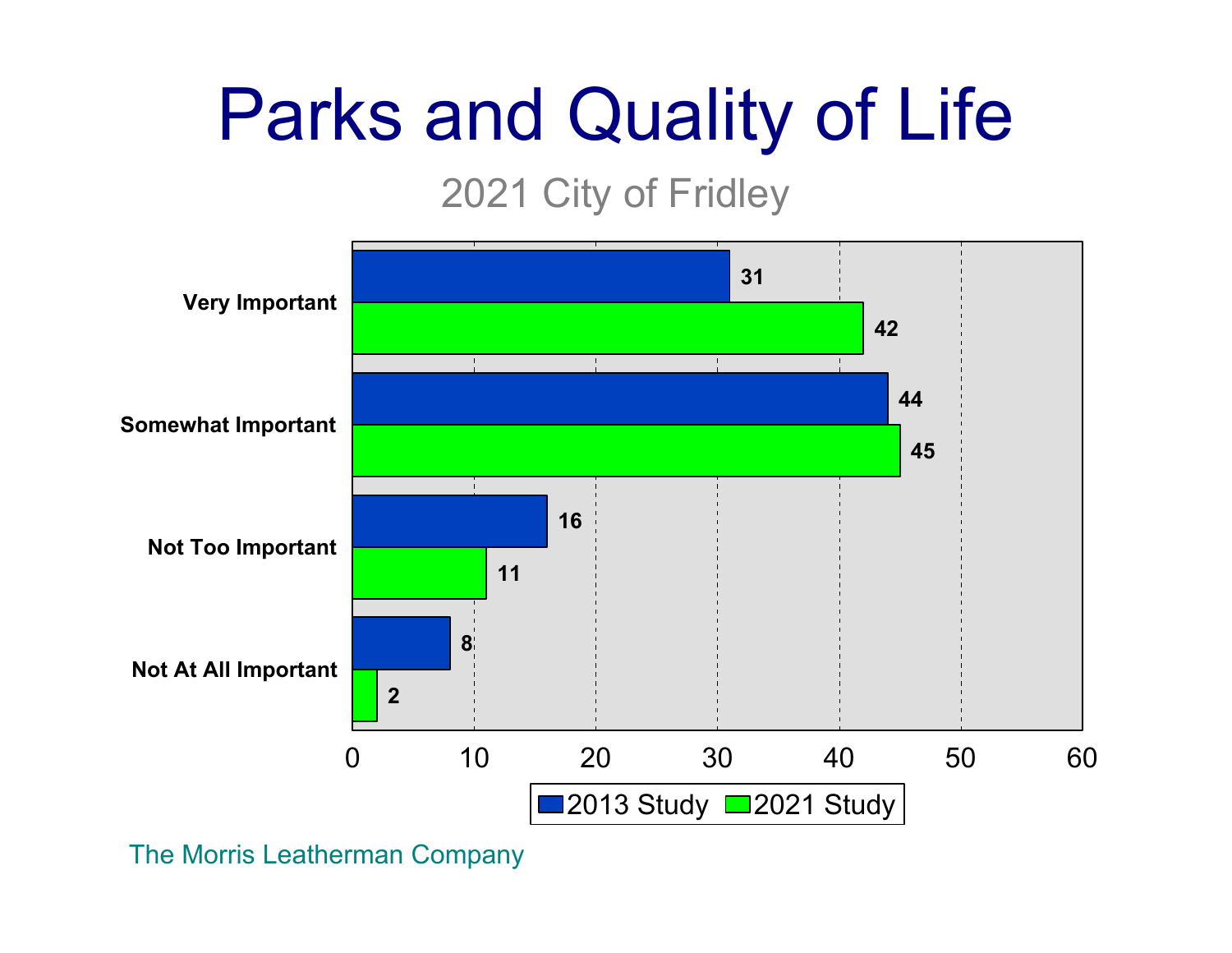## Appearance of Parks and Value of Home

### 2021 City of Fridley

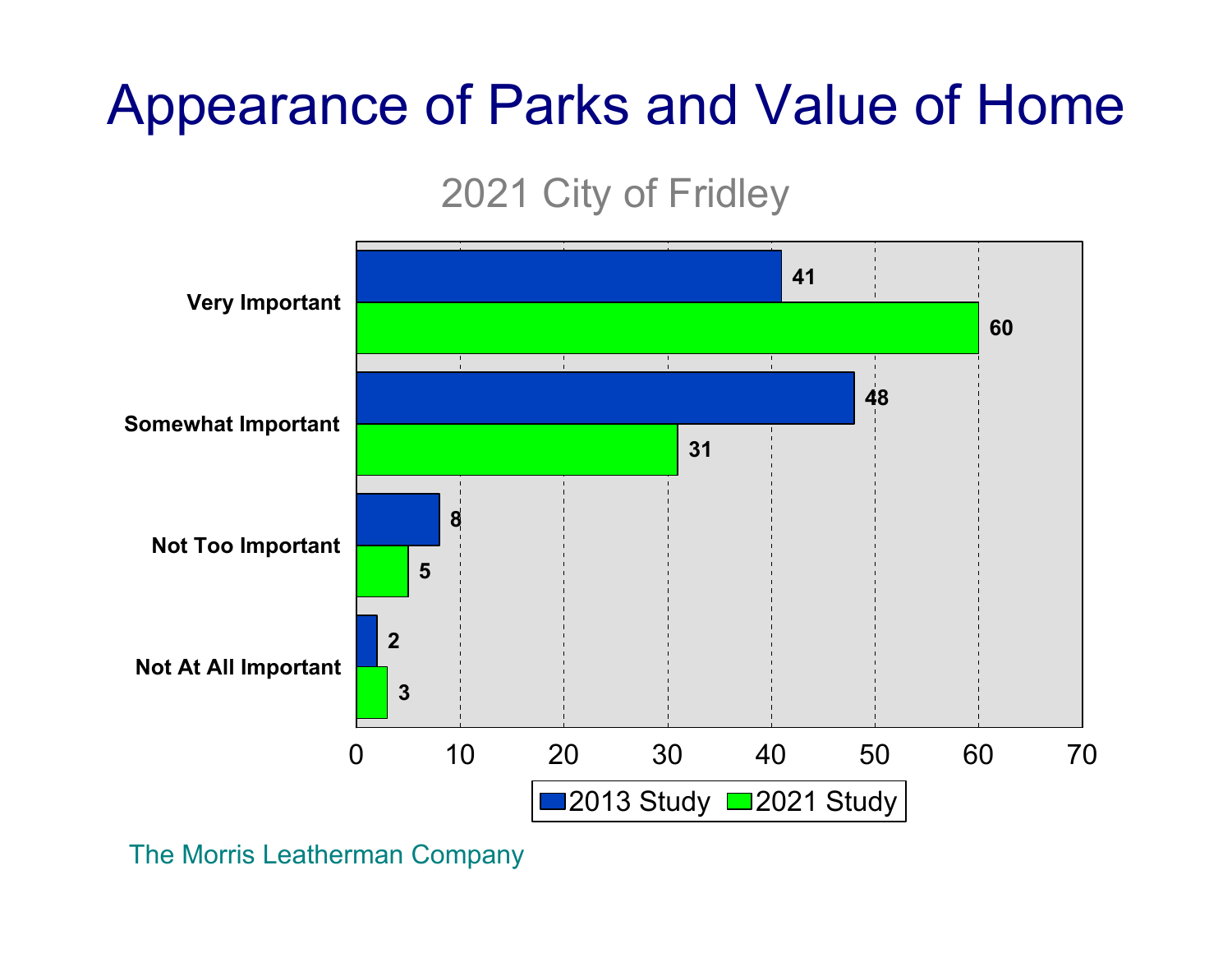## Awareness of Parks Master Plan

2021 City of Fridley

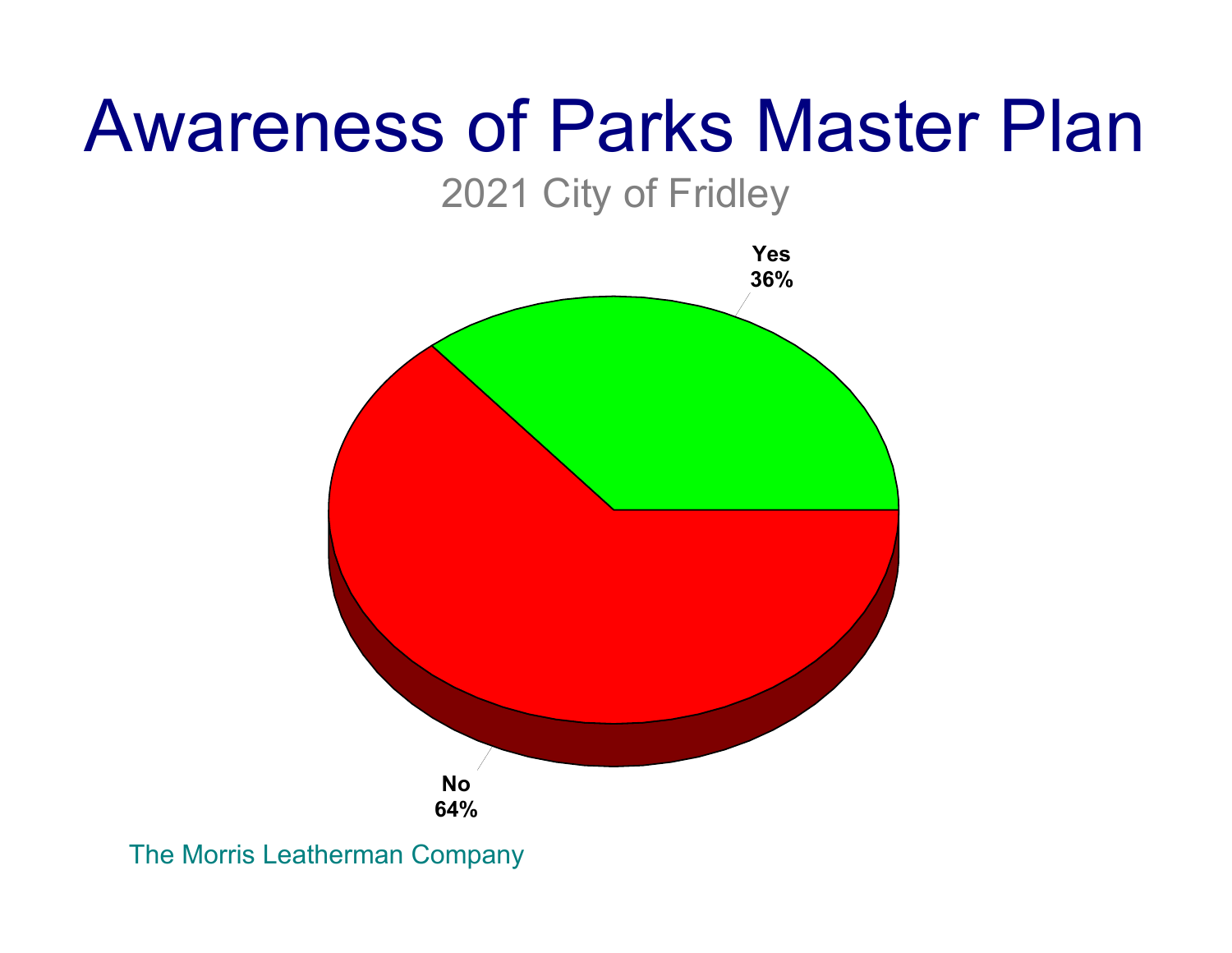### Importance to Improve

### 2021 City of Fridley

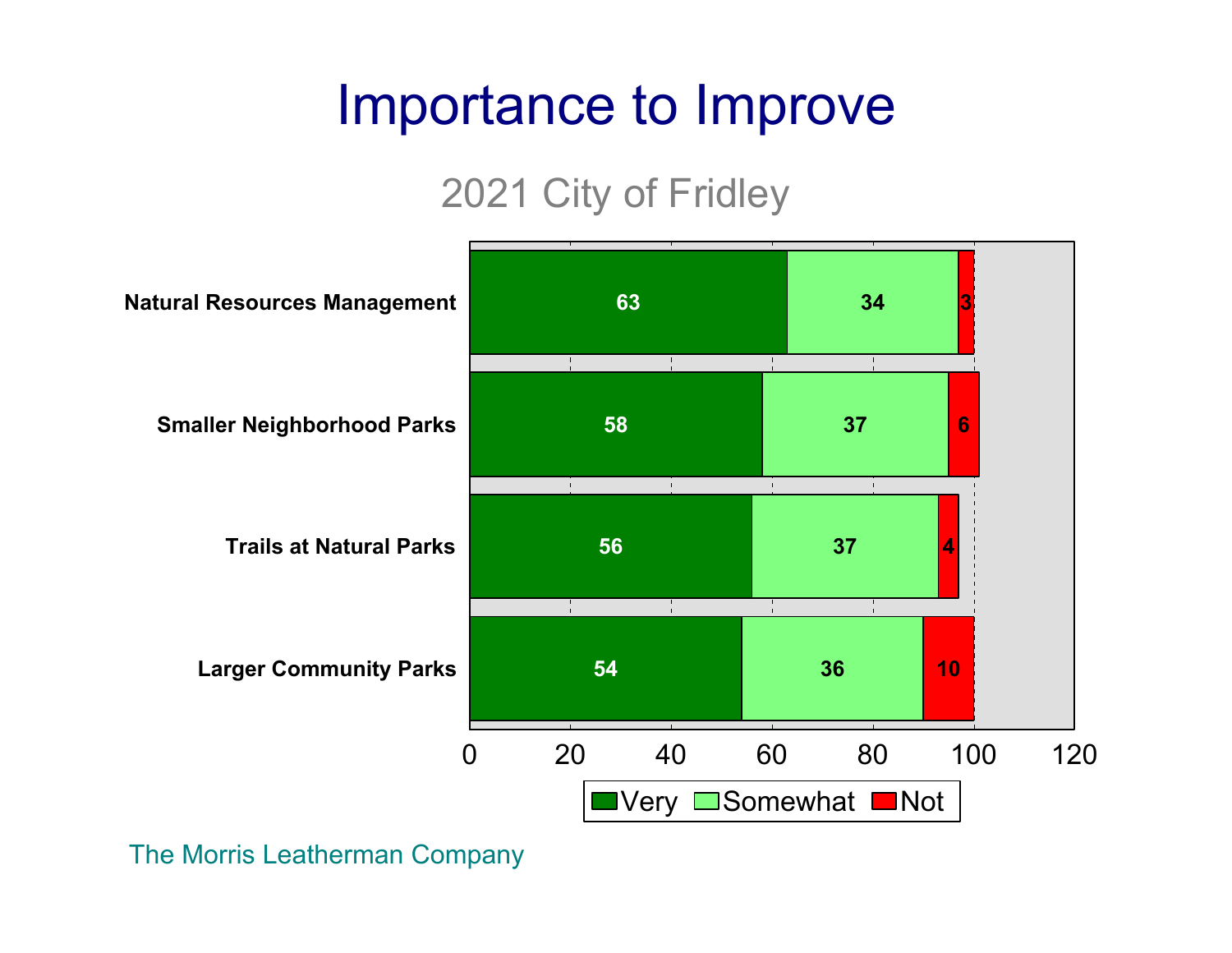### Property Tax Increase....

#### 2021 City of Fridley

**Improve Paths/Trails Improve Existing Parks Improve Playgrounds Restore Natural AreasAdd Splash Pad @ Commons Park Add Community Gardens Add Inclusive Play Equipment Improve Buildings/Spaces Improve Access to Waterway Improve Water Facilities Improve Ballfields Improve Athletic Fields Improve Winter Facilities Improve Courts**